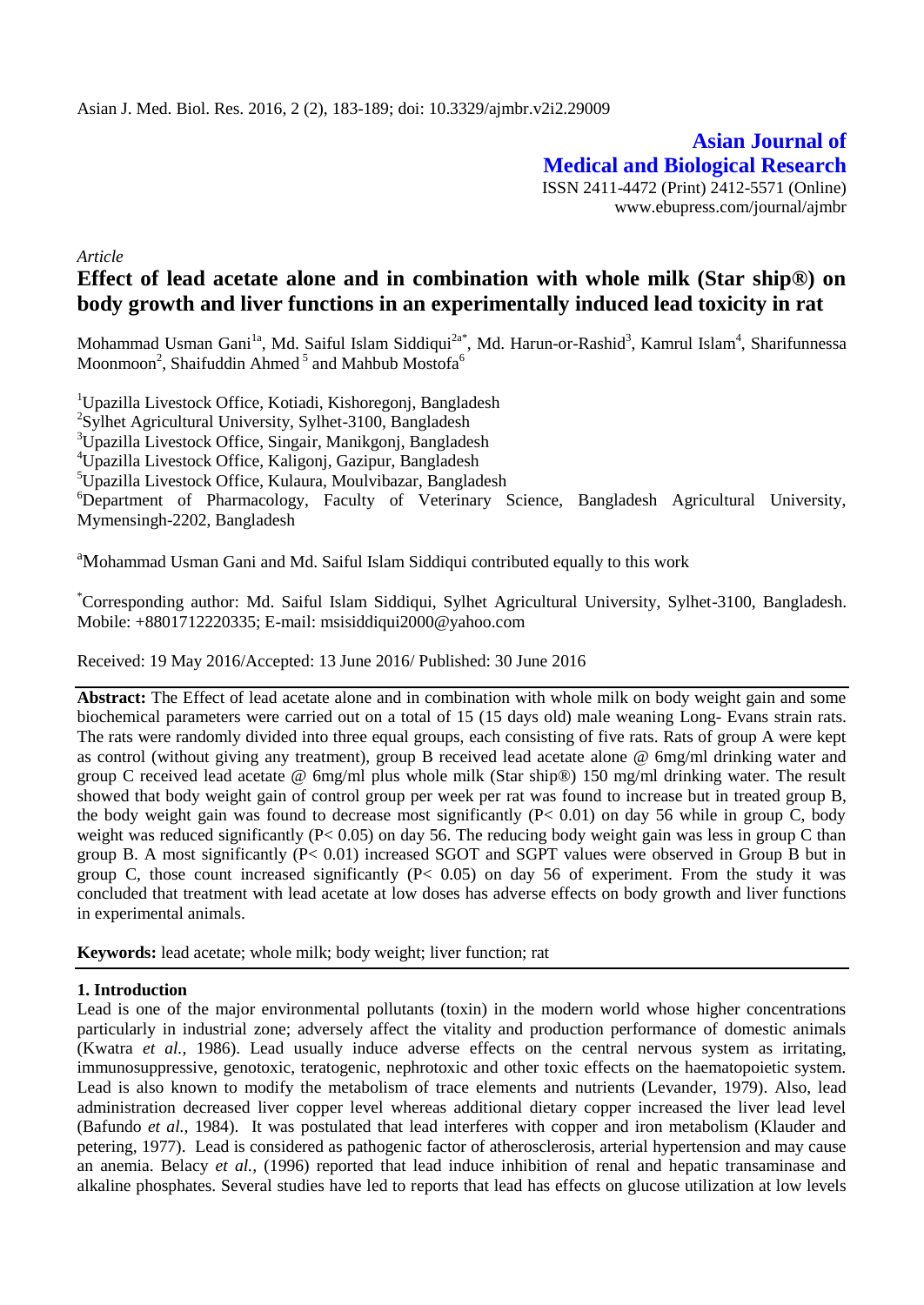resulting in disturbed acetylcholine synthesis and energy metabolism (Yun and Hoger*,* 2000). On the other hand Gupta *et al.*, 1995 stated that the body attempts to regulate the Pb toxicity by promoting self defense by enhanced production of thiol compounds such as glutathione. The concentration of lead residues in tissues of farm animals depend upon the rout of entering and period of exposure. Most orally ingested lead is deposited in the skeleton (National Academy of Science, 1972). Initially, lead deposited in bone until a possible threshold is reached then it deposited in other tissues especially in the liver and kidneys. The lead particles which ingested or inhalated pass to the blood stream and 82.0% was excreted in faeces and urine. Only 0.5% was excreted with the milk and the rest 17.95% remains and restored in tissues and body organs (Baars *et al*., 1988). Frangenberg (1986) found that administration of very high dose of lead to animals resulted in highest lead accumulation in the kidney then liver, bone marrow, brain and finally in the heart muscles. The aim of the present study is to show the effect of lead on body growth & some biochemical parameters related to liver functions in rat and investigate the protective role of whole milk against the adverse effects of lead toxicity.

Lead is one of the major environmental pollutants (toxin) in the modern world whose higher concentrations particularly in industrial zone; adversely affect the vitality and production performance of domestic animals (Kwatra *et al.,* 1986). Lead usually induce adverse effects on the central nervous system as irritating, immunosuppressive, genotoxic, teratogenic, nephrotoxic and other toxic effects on the haematopoietic system. Lead is also known to modify the metabolism of trace elements and nutrients (Levander, 1979). Also, lead administration decreased liver copper level whereas additional dietary copper increased the liver lead level (Bafundo *et al.,* 1984). It was postulated that lead interferes with copper and iron metabolism (Klauder and petering, 1977). Lead is considered as pathogenic factor of atherosclerosis, arterial hypertension and may cause an anemia. Belacy *et al.,* (1996) reported that lead induce inhibition of renal and hepatic transaminase and alkaline phosphates. Several studies have led to reports that lead has effects on glucose utilization at low levels resulting in disturbed acetylcholine synthesis and energy metabolism (Yun and Hoger*,* 2000). On the other hand Gupta *et al.*, 1995 stated that the body attempts to regulate the Pb toxicity by promoting self defense by enhanced production of thiol compounds such as glutathione. The concentration of lead residues in tissues of farm animals depend upon the rout of entering and period of exposure. Most orally ingested lead is deposited in the skeleton (National Academy of Science, 1972). Initially, lead deposited in bone until a possible threshold is reached then it deposited in other tissues especially in the liver and kidneys. The lead particles which ingested or inhalated pass to the blood stream and 82.0% was excreted in faeces and urine. Only 0.5% was excreted with the milk and the rest 17.95% remains and restored in tissues and body organs (Baars *et al*., 1988). Frangenberg (1986) found that administration of very high dose of lead to animals resulted in highest lead accumulation in the kidney then liver, bone marrow, brain and finally in the heart muscles. The aim of the present study is to show the effect of lead on body growth & some biochemical parameters related to liver functions in rat and investigate the protective role of whole milk against the adverse effects of lead toxicity.

#### 2. **Materials and Methods**

#### **2.1. Experimental animals**

Fifteen days old male weaning Long Evans rat (*Rattus norvegicus*) weighing between 182-294 g were purchased from ICDDRB, Dhaka and brought to the Experimental Pharmacology and Toxicology laboratory at Bangladesh Agricultural University (BAU) for the present study. They were housed throughout the entire period of study in Perspex cages with aluminium grid on the bottom fixed on inch a part to facilitate fecal materials and urine in a room maintaining  $23 \pm 1\degree$ C. After 06 days of acclimatization animals were segregated on the basis of their age and body weight without significant differences. The rats were fed on standard rat chow (15 g/rat/day) for 56 days formulated by ICDDRB, Dhaka and supplied fresh water.

#### **2.2. Experimental chemicals**

Lead acetate 500mg (BDH co.) from Hatkhola market, Dhaka and Whole milk (Starship) from local market were purchased and brought to the laboratory for this study.

#### **2.3. Experimental design**

A total of 15 (15 days old) male weaning Long Evans rats were used. These rats were randomly divided in to 3 equal groups, and numbered them as group A, B and C. Out of 3 groups, rats of group A was kept as control without giving any treatment, rats of group B received lead acetate alone @ 6mg/ml drinking water and group C received lead acetate @ 6mg/ml plus whole milk (Star ship®) 150 mg/ml of drinking water. Prior to segregation, initial body weight of each rat was recorded and kept group wise in cages. After administration of lead acetate with drinking water all the rats were kept under close observation for a whole period of study and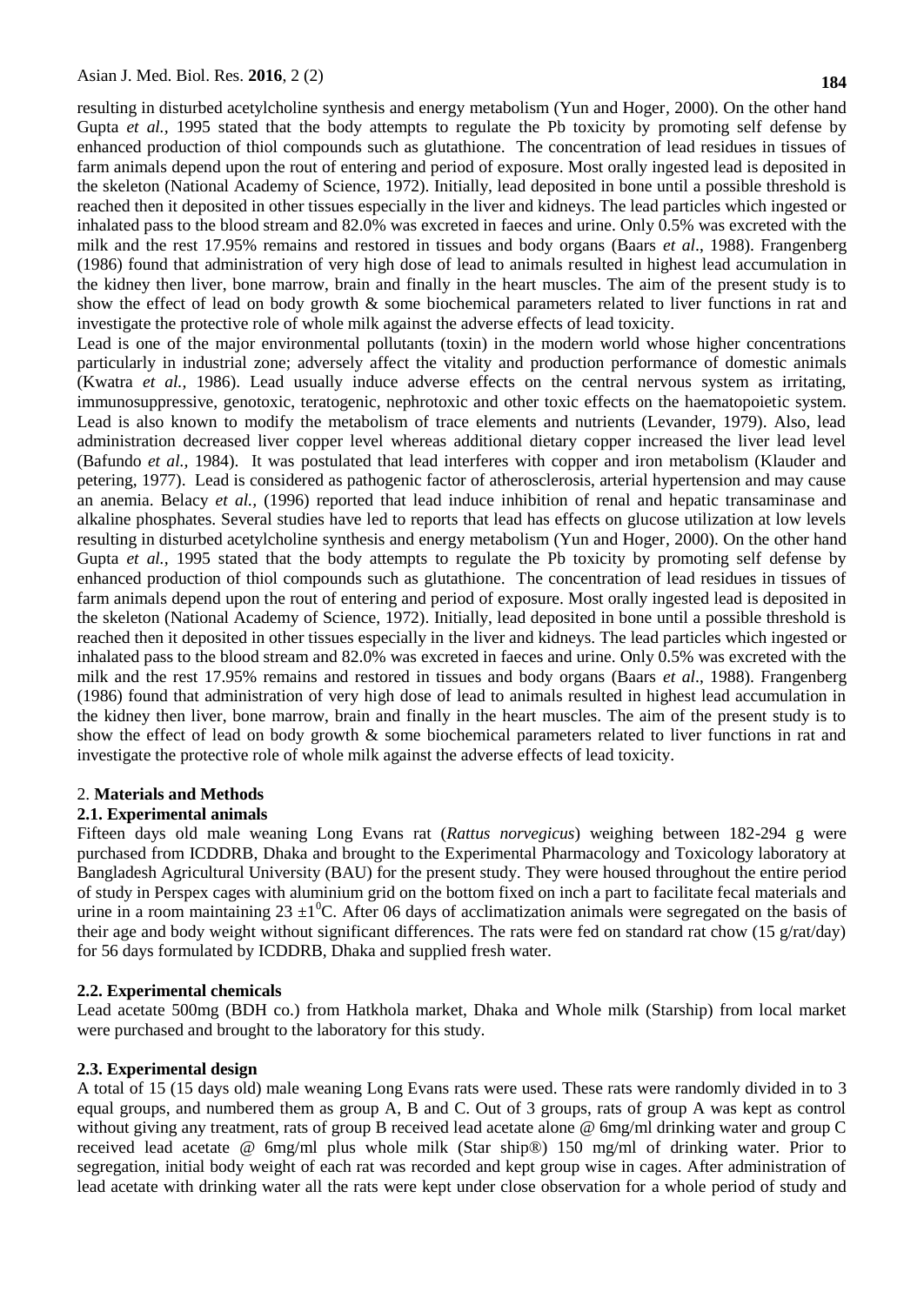all the parameters (body weight gain or loss, biochemical parameters eg. SGOT and SGPT) were recorded at specific day intervals.

# **2.4. Reagents for liver function test**

## **2.4.1. Determination of SGOT**

- a. Buffer substrate: (i) Tris buffer  $(84 \text{mmol/L P}^H 7.5)$  (ii) L-aspartate  $(260 \text{mmol/L})$
- b. Enzyme/co-enzyme/α-oxoglutarate: (i) α-oxoglutarate (12 mmol/L) (ii) LD  $\geq$ 1.2 U/ml (iii) NADH 0.18 mmol/L (iv) MDH  $\geq$  420U/L

### **2.4.2. Determination of SGPT**

a. Buffer substrate: (i) Tris buffer (100mmol/L  $P<sup>H</sup>7.5$ ) (ii) L-alanine (0.6 mol/L)

b. Enzyme/ co-enzyme/α-oxoglutarate: (i) α-oxoglutarate (15 mmol/L) (ii) LD ≥1.2 U/ml (iii) NADH 0.18 mmol/L

### **2.5. Measurement of body weight**

The body weight of each rat was measured just before starting of treatment and body weight gain or loss was recorded in each 7 days interval up to sacrificing of the animals.

### **2.6. Procedures for the collection of blood sample for serum separation**

Blood was collected just before treatment i.e. day 0 and day 56 of treatment directly from tip of the tail of etheranesthetized rat. Immediately after collection blood was transferred to sterile tube containing anticoagulant (4% sodium citrate solution) at a ratio of 1:10 and used for different hematological parameters immediately after collection.

### **2.7. Biochemical study related to liver functions**

Two widely used biochemical test such as SGOT and SGPT were determined by UV method using IFCC used Humalyzer 2000, Human type Germany.

#### **2.8. Determination of SGOT & SGPT**

0.1 ml of serum was mixed with 1.0 ml kit solution 2 enzyme/coenzyme/α-oxoglutarate AL 1205 including buffer substrate with L-aspartate for SGOT and buffer substrate with L-alanine for SGPT determination. The wave length was set at 340nm Hg, 1 cm light path cuvette was used and analysis was done at  $37^{\circ}$ C. After mixing the cuvette was placed in the Humalyzer 2000. Initial absorbance was read after 1 minute. The final record was made at 1, 2, 3 minutes after initial reading. Absorbance was recorded each time (0.11 and 0.16 at 340nm/Hg 340nm). First two values for the first 2 minutes were used for the calculation.

Calculation: SGOT concentration: 1746 x absorbance U/1

Calculation: SGPT concentration: 1746 x absorbance U//1

## **2.9. Statistical analysis**

The data of the body weight, SGOT and SGPT were analyzed statistically using T- test.

## **3. Results and Discussion**

#### **3.1. Effect on body weight**

The body weight of rats of control group was found to increase but in treated group B the body weight was found to decrease  $(-9.99\%)$  most significantly  $(P<0.01)$  on day 56 while in group C body weight was reduced  $(-1.01\%)$ 5.95%) significantly (P<0.05) on day 56 (Table 1). The reducing body weight was less in group C (lead acetate plus whole milk) than in group B (only lead acetate) most probably due to the positive effect of whole milk supplementation. These observations was in accordance with the result of studies which reported that lead caused reduction in growth rate in experimental animals when fed lead (Ali *et al.,* 2010; Seddik *et al.,* 2010). It has been observed reduction of body weight in lead induced toxicities in rats (Aseth *et al.,* 1995; Teijon *et al.,* 2006). The body weight gain was decreased after treatment with lead in a dose of 400 mg/kg of the fodder (Szymezak *et al.,* 1983). The body weight loss might be resulting from the interruption of lead acetate in absorption and metabolism of feed nutrients essential for health (Marija *et al.,* 2004). Similar findings were also reported by Ibrahim *et al*., (2012).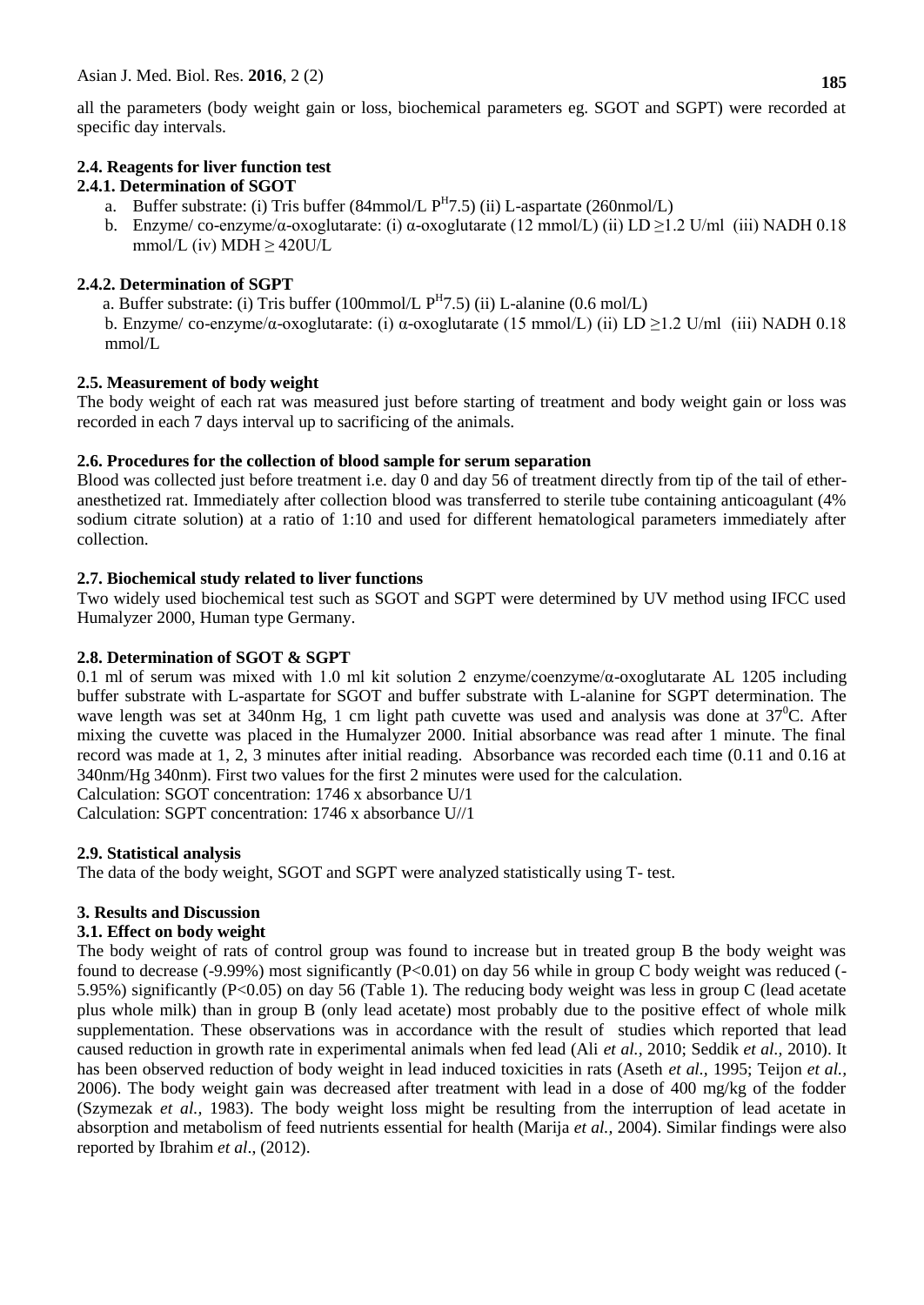| Gr. | <b>Chemicals</b><br><b>Pretreat-</b><br>with dose<br>ment                                                                 |                           |                   |                   |                                                                                              |                   | <b>Post treatment</b> |                    |                   |                               |                                          |
|-----|---------------------------------------------------------------------------------------------------------------------------|---------------------------|-------------------|-------------------|----------------------------------------------------------------------------------------------|-------------------|-----------------------|--------------------|-------------------|-------------------------------|------------------------------------------|
|     |                                                                                                                           | Day 0                     | Day 7             | Day $14$          | Day 21                                                                                       | Day 28            | Day 35                | Day 42             | Day $49$          | <b>Day 56</b>                 | $\frac{6}{6}$<br>increased/<br>decreased |
| A   | Control                                                                                                                   | $254.60 \pm 5.80$         | $259.20 \pm 5.66$ | $262.80 \pm 7.17$ | $268.20 \pm 6.79$                                                                            | $272.00 \pm 7.14$ | $277.00 \pm 7.24$     | $278.20 \pm 7.29$  | $280.00 \pm 7.23$ | $285.80 \pm 6.87$             | $+12.25$                                 |
| B   | lead<br>$\omega$ 6mg/ml<br>drinking water                                                                                 | acetate $240.66 \pm 9.74$ |                   |                   | $242.80 \pm 11.67$ $245.60 \pm 6.65$ $252.40 \pm 16.53$ $253.20 \pm 14.39$ $245.20 \pm 9.23$ |                   |                       | $240.40 \pm 11.95$ | $230.20 \pm 0.80$ | $218.80 \pm 0.40^{\circ}$     | $-9.99$                                  |
| C   | lead acetate $\omega$ 243.80 +0.85<br>6mg/ml<br>plus<br>milk<br>whole<br>(stat ship) 150<br>of<br>mg/ml<br>drinking water |                           | $247.60 \pm 0.95$ | $228.40 \pm 6.31$ | $273.00 \pm 6.22$                                                                            | $245.60 \pm 9.51$ | $236.20 \pm 7.26$     | $235.0 + 9.19$     | $232.60 \pm 8.70$ | $230.10 \pm 0.11^{**} - 5.95$ |                                          |

**Table 1. Effects of oral administration of lead acetate alone and in combination with whole milk in drinking water on body weight in rats.**

Values above represent the mean  $\pm$  SE of 5 rats

\* Indicates significant values

\*\* Indicates highly significant values

+ indicates % increased – indicates % decreased.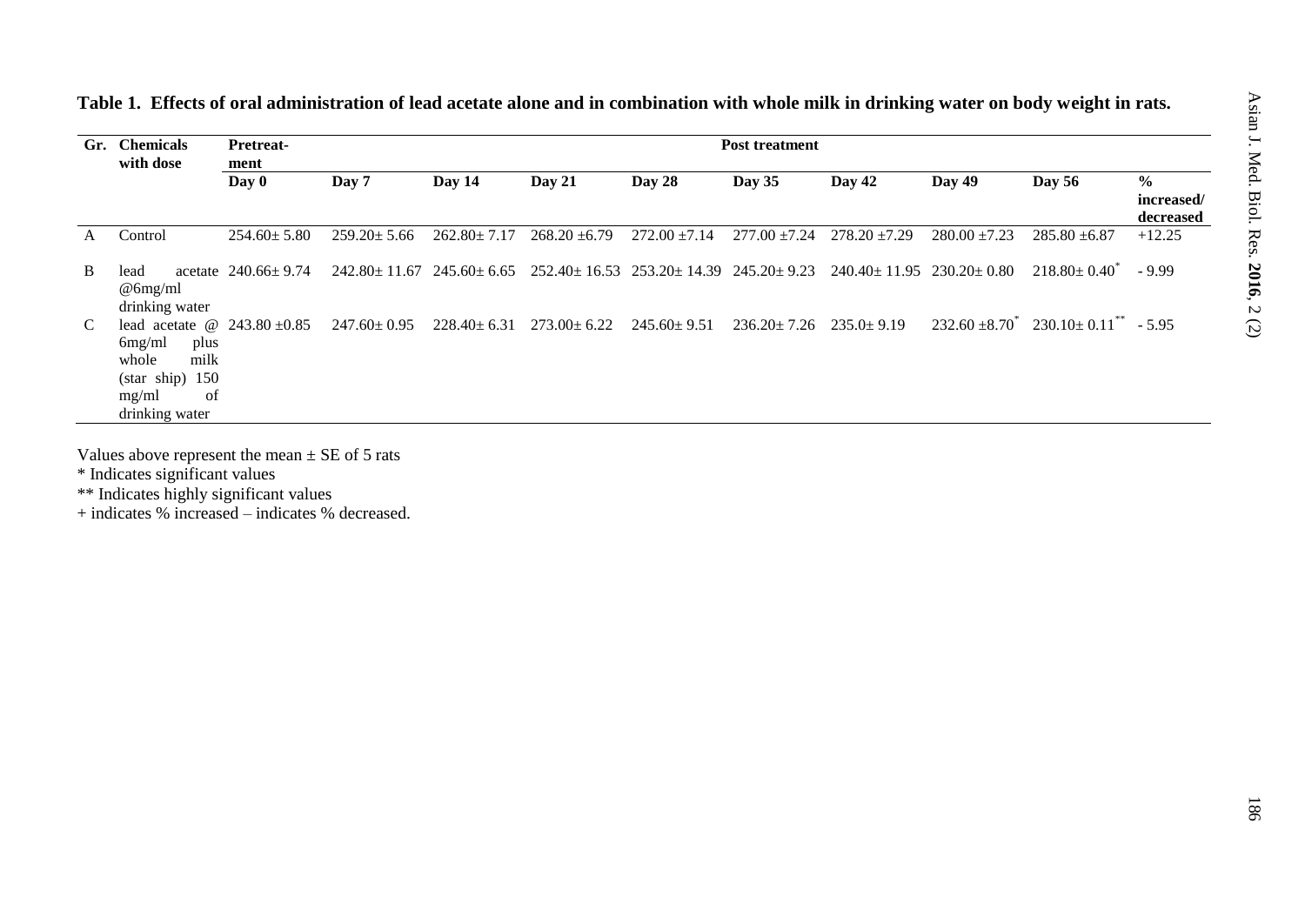#### **3.2. Effect on biochemical parameters related to liver functions**

The activities of SGOT and SGPT were significantly elevated in all treated groups than control. In group B (only lead acetate @ 6mg/ml drinking water) the elevation of SGOT and SGPT were much more higher (P<0.01) than group C (P<0.05) (lead acetate @ 6mg/ml plus whole milk (Star ship®) 150 mg/ml drinking water) (Table-2).

**Table 2. Effect of oral administration of lead acetate alone and in combination with whole milk in drinking water on some biochemical parameters such as SGOT/ AST and SGPT/ ALT (U/L at 37<sup>0</sup>C) in rats**

| <b>Parameters</b> | Group | <b>Chemicals with dose</b>              | <b>Pre-treatment</b> | <b>Post treatment</b>       |  |
|-------------------|-------|-----------------------------------------|----------------------|-----------------------------|--|
|                   |       |                                         | Day 0                | <b>Day 56</b>               |  |
| <b>SGOT/AST</b>   | A     | Control                                 | $216 \pm 0.12$       | $216 \pm 0.25$              |  |
|                   | B     | lead acetate @6mg/mldrinking water      | $214 \pm 0.93$       | $234 \pm 0.15$ **           |  |
|                   | C     | lead acetate @ 6mg/ml plus whole milk   | $215 \pm 0.52$       | $218 \pm 0.83$ <sup>*</sup> |  |
|                   |       | (star ship) 150 mg/ml of drinking water |                      |                             |  |
| SGPT/ALT          | A     | Control                                 | $101 \pm 0.14$       | $104 \pm 0.16$              |  |
|                   | B     | lead acetate @6mg/mldrinking water      | $102 \pm 0.85$       | $121 \pm 0.15$ **           |  |
|                   | C     | lead acetate @ 6mg/ml plus whole milk   | $103 \pm 0.87$       | $107 \pm 0.81$              |  |
|                   |       | (star ship) 150 mg/ml of drinking water |                      |                             |  |

Values above represent the mean  $\pm$  SE of 5 rats

\* Indicates significant values (P<0.05)

\*\* Indicates highly significant values (P<0.01)

The activities of two enzyme namely serum glutamate pyruvate transaminase (SGPT); recently called as alanine transaminase (ALT) and serum glutamate oxaloacetate transaminase (SGOT); recently called aspartate transaminase (AST) have been widely used to assess the liver functions. ALT was a cytoplasmic enzyme while AST was found in both cytoplasm and mitochondria. SGPT or ALT was found to increase in acute hepatitis (viral or toxic), jaundice, liver cirrhosis. SGOT or AST was found to increase in myocardial infarction and different liver disorders. In the present study the values of SGOT and SGPT were significantly increased at day 56 in all treated groups ( $B \& C$ ) than in control group A. The present results were agreed by the results of Khan *et al.,* (2008) who reported that the activities of serum AST and ALT were significantly increased in lead exposed rats. Activities of ALT, AST and ALP were significantly increased in rats given daily lead acetate in diet as 500 mg/kg after 2, 4 and 6 weeks of treatment (Dioka *et al.*, 2004; Othman *et al.*, 2004; Shalan *et al.,* 2005; Al-Wabel *et al*., 2007; Herman *et al*., 2009; Mehana *et al*., 2010; Lynda *et al*., 2011; Nabil *et al*., 2012). Increasing of the serum activities of AST and ALT was most likely a consequence of the hepatotoxic effect of lead i.e the occurrence of toxic hepatitis. The lead entering the body by ingestion was delivered to the liver through the portal blood circulation and smaller part of the lead "break the liver barrier" and enters the body circulation. The accumulated lead in the liver can act by directly damaging the hepatocytes primarily by destroying the permeability of the cell membrane, with resultant release of cellular enzymes leading to increase their serum values (Todorvic *et al*., 2005). Durgut *et al*. (2008) found that, the increasing serum activities of AST and ALT were associated with liver damage and or cardiac or skeletal muscle damage. Furthermore Nabil *et al*. (2012) reported that the high plasma AST and ALT activities was accompanied by high liver microsomal membrane fluidity, free radical generation and alteration in the liver tissue. On the other hand, the present results were disagreed by the results of Singh *et al.* (1994). A possible explanation for such differerence results were the quite different in view of the experimental design and the applied doses of lead, duration of exposure and the way how lead got into the organism. The result of this study was in agreement with the findings found in a study conducted by Hanan *et al*., (2012) on rats, at a dose of 0.5 g/100 ml drinking water for 2 months, whose dose and the duration of the exposure were almost similar to the present study. The increase was less in group C than B, the reason was not clear but this might be due to the positive effect of whole milk (star ship) supplementation.

#### **4. Conclusions**

Treatment with lead acetate at low doses has adverse effects on body growth and liver functions in experimental animals. Therefore, whole milk (star ship) might be helpful to reduce the body burden of lead toxicities.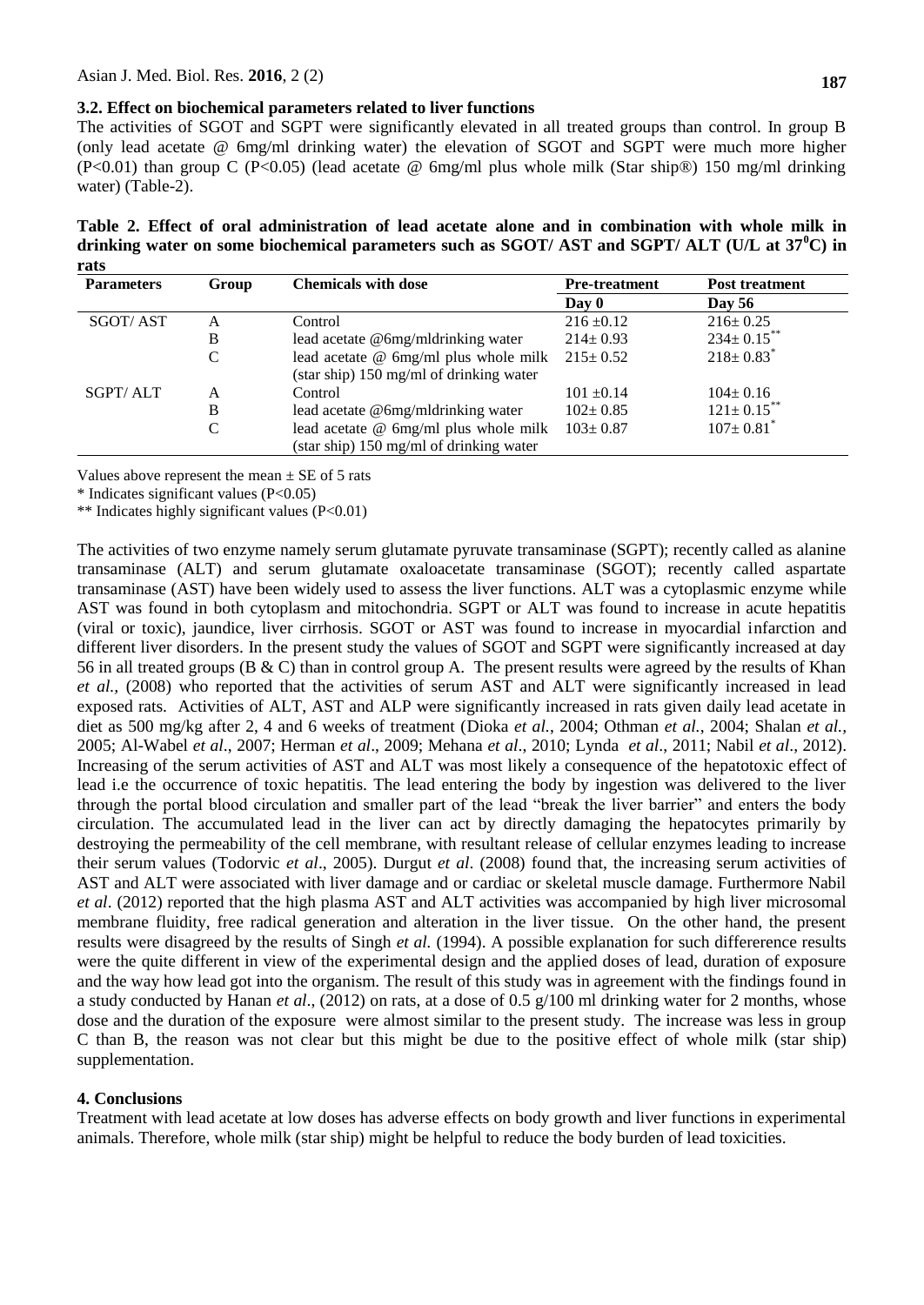#### **Conflict of interest**

None to declare.

#### **References**

- Ali MA, MA Awal, M Mostofa, MA Islam and A Ghosh, 2010. Effects of selenium and vitamin B6 with their combination lead acetate induced toxicities in long evan rats. Bangladesh Journal of Veterinary Medicine, 8: 63–73.
- Al-Wabel NA, HM Mousa, OH Omer and AM Abdel-Salam, 2007. Biological evaluation of synbiotic fermented milk against lead acetate contamination in rats. J. Food, Agricul.Environ., 5: 169- 172
- Alwaleedi SA, 2015. Haemato-biochemical changes induced by lead intoxication in male and female albino mice. Intl. J. Recent Scient. Res., 6: 3999 -4004.
- Aseth J, Jacobsen D, Andersen O and Wickstron E, 1995. Treatment of mercury and lead poisoning with dimercaptosuccinic acid (DMSA) and sodium dimercapto- propanesulfonate (DMPS). Analyst, 12: 853.
- Baars AJ, IJ Spierenburg and GJ Graaf, 1988. Chrome lead and cadmium poisoning in farm animals. 2nd annual conference on trace. Substances in environ. Health. St. touis, Missouri  $23 - 25$  May (1988) Edited by Hemophill, D.D.
- Bafundo KW, DH Baker and PR Fitzgerald, 1984. Lead toxicity in the chick as affected by excess copper and zinc and by Eimeria acervulina infection. Poult. Sci; 63: 1594 – 1603.
- Belacy N, H Shaha, G Edrees and AR EL-Arbagy, 1996. The contribution of heavy metal in kidney dysfunction. J. Union. Arab. Biol., 5 : 147-155.
- Dioka CE, OE Orisakwe, FA Adeniyi and SC Meludu, 2004. Liver and renal function tests in artisans occupationally exposed to lead in mechanic village in Nnewi, Nigeria. Intl. J. Environ. Res.Public Health, 1:21–25
- Durgut R. A , R Gonenci, R Bal, S Celik, M Guzaf, ME Altug and Atesoglu O, 2008. Effect of high dose lead toxication on liver ,kidney , heart, brain and blood rabbits: an experimental study . J. Appl. Biol. SC., 2: 11- 18.
- Frangenberg J, 1986. Pb, Cd, Fe and Cu in organen Von Krankten Kalbern Zur erlangung des doctor grades beim fachbereich vetrinar medizin lustus liebig. Universtate Gie Ben.
- Gupta GS, J Singh and P Parkash, 1995. Renal toxicity after oral administration of lead acetate during pre and post implantation periods: effects on trace metal composition, meta 110 enzymes and glutathione. Pharm. Toxicol*.*, 76: 206-211.
- Hanan A, R Azoz and M Raafat 2012: Effect of Lead Toxicity on Cytogenisity, Biochemical Constituents and Tissue Residue with Protective Role of Activated Charcoal and Casein in Male Rats. Australian Journal of Basic and Applied Sciences, 6: 497-509,
- Herman DS, M Geraldine and T venkatesh, 2009. Influence of minerals on lead induced alterations in liver function in rats exposed to long term lead exposure J. Hazard Mate., 166: 1410-1414.
- Ibrahim NM, EA Eweis, El-Beltagi H S and Y E Abdel-Mobdy , 2012. Effect of lead acetate toxicity on experimental male albino rat. Asian Pacific Journal of Tropical Biomedicine 2: 41-46.
- Khan MSH, M Mostofa, MS Jahan, MA Sayed and Hossain 2008. Effect of garlic and vitamin b-complex in lead acetate induced toxicities in mice. Bangl. J. Vet. Med., 6: 203-210.
- Klauder DS and HG Petering, 1977. Anaemia of lead intoxication: a role for copper. J. Nutr., 10: 1779–1785.
- Kwatra MS, BS Gill, R Singh and M Singh, 1986. Lead toxicosis in buffaloes and cattle in Punjab. Indian J. Anim. Sci., 56: 412–413.
- Levander OA, 1979. Lead toxicity and nutritional deficiencies. Environ. Hlth. Presp., 29: 115–125.
- Lynda A, Hamadouche M, Touabti A and Khennouf S, 2011. Effect of longterm exposure to low or moderate lead concentrations on growth lipid profile and liver function in albino rats. Advances in Biological Research, 5: 339-347.
- Marija V, M Piasek, M Blanusa, M Saric, D Juresa and K Kostial, 2004. Succimer treatment and calcium supplimentation reduce tissue lead in suckling rats. Journal of Applied Toxicology, l24: 123-128.
- Mehana EE, AMA Meki and KM Fazili, 2010. Ameliorated effects of green tea extract on lead induced liver toxicity in rats. Exp. Toxicol. Pathol., 64: 291-295.
- National Academy of Sciences, 1972. Lead air borne lead in perspective committee on biologic effects of atmospheric pollutants. Division of Medical Sciences National Academy of Sciences. Washington DC.
- Nabil MI, AE Esam, H El-Beltagi and M Y E Abdel, 2012. Effect of lead acetate toxicity on experimental male albino rat. Asian Pacific Journal of Tropical Biomedicine; 2: 41-46.